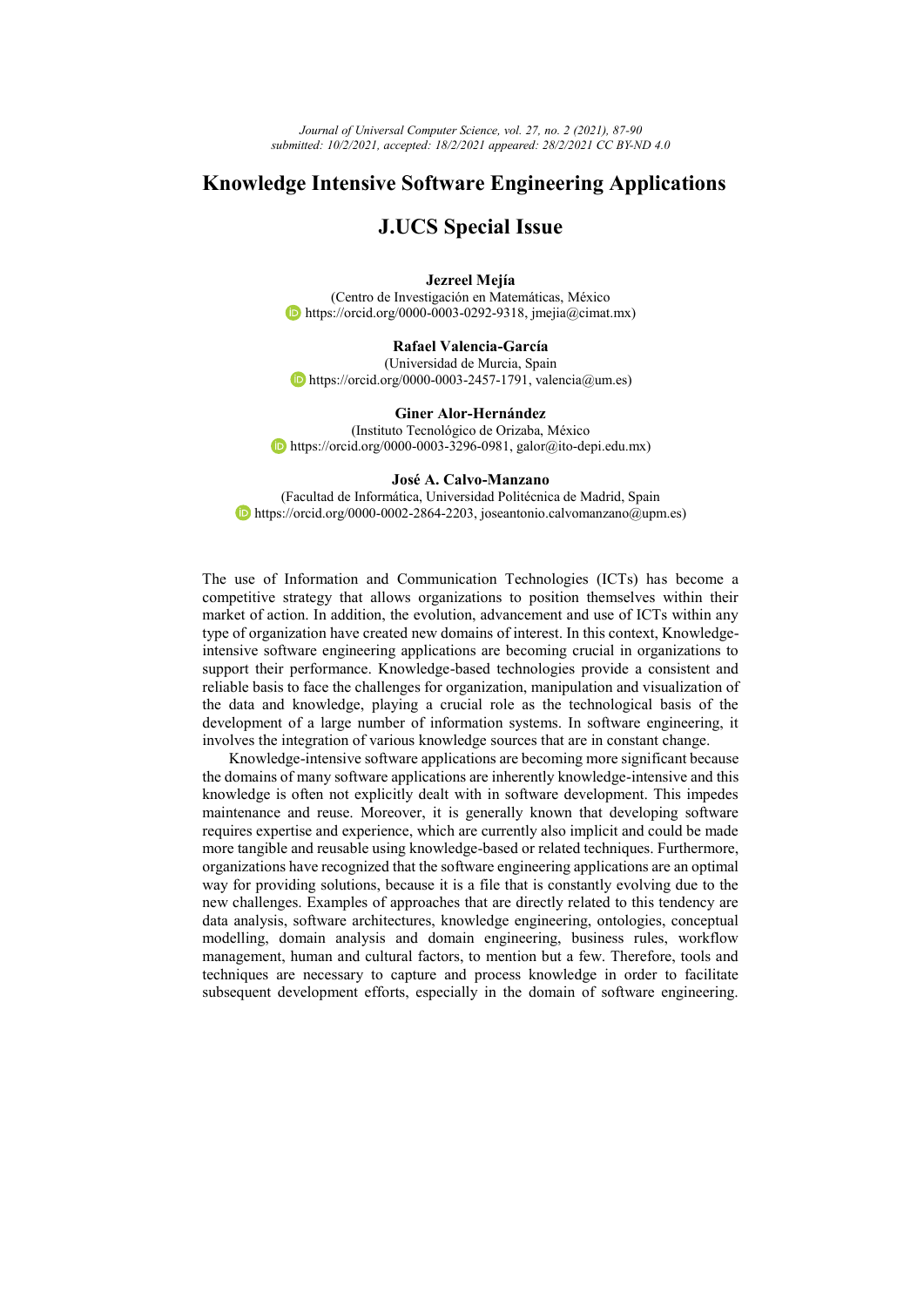With the use of new proposals on how using the knowledge intensive in a multitude of ways and in all phases of software development can be advantageous.

The goal of this Special Issue was to provide a forum for researchers to present and discuss their work which is related to trends among innovative and high-quality research in the form of theoretical foundations, case studies, techniques, tools, applications, frameworks, strategies, techniques, methodologies, informatics platforms and models for developing advanced knowledge-intensive software engineering applications and techniques and their application in industry. This Special Issue includes, among other submissions from the open call for papers, extended versions of accepted best papers from the International Conference on Software Process Improvement (CIMPS) 2019 (http://cimps.cimat.mx), which has taken place from October 23 to 25 in León, Guanajuato, Mexico.

As a result, to this Special Issue, we received a total of 21 submissions, these submissions were reviewed by domain experts who recommended 8 articles to be accepted and to be included in this Special Issue. We present a brief description of each paper.

The first article, presented by Mirna Muñoz, Mario Negrete and Magdalena Arcilla-Cobián entitled "Using a platform based on the Basic profile of ISO/IEC 29110 to reinforce DevOps environments", discusses how organizations can properly implement DevOps. Therefore, this article presents a Reinforced DevOps Guidance, which aims to help teams to achieve an evolution of their software development, software delivery, and project management processes toward a proper DevOps implementation. The guidance uses a web platform that allows a dynamic implementation. This paper shows both an overview of the guidance, highlighting the web platform, and its application in a very small entity (VSE).

In the second article "An Instrument for Measuring Perception about Social and Human Factors that Influence Software Development Productivity", the authors Liliana Machuca-Villegas, Gloria Piedad Gasca-Hurtado, Solbey Morillo Puente and Luz Marcela Restrepo Tamayo, showed a study on how the Social and Human Factors (SHF) in terms of productivity in software development are influenced. In this study, the authors first conducted a preliminary classification of the SHFs identified in the literature. Because this study sought to assess the factors from the standpoint of software development professionals, they developed and validated an instrument to measure the perception of software development team members about SHFs that may be affecting their productivity. The instrument included 79 items assessing 13 different SHFs. The results demonstrated that the instrument is a valid and reliable tool for measuring SHFs perception among software development team members.

In the third article "Business Patterns Catalogue and Selection Proposal for the Conceptual Model of a Software Product", the authors Oscar Carlos Medina, Manuel Pérez Cota, Brenda Elizabeth Meloni and Marcelo Martín Marciszack, presented a proposal to manage a Business Patterns catalogue that can be applied to Conceptual Modelling of software products. Besides, the authors have developed an application, called "PatCat" (Pattern Catalogue), that was developed to test the proposal, using the Business Model of an Information System for a public education institution as a pilot. This proposal introduces patterns at the beginning of the Modelling Process because it allows to simplify and clarify the requirements elicitation among organizations in the software design task.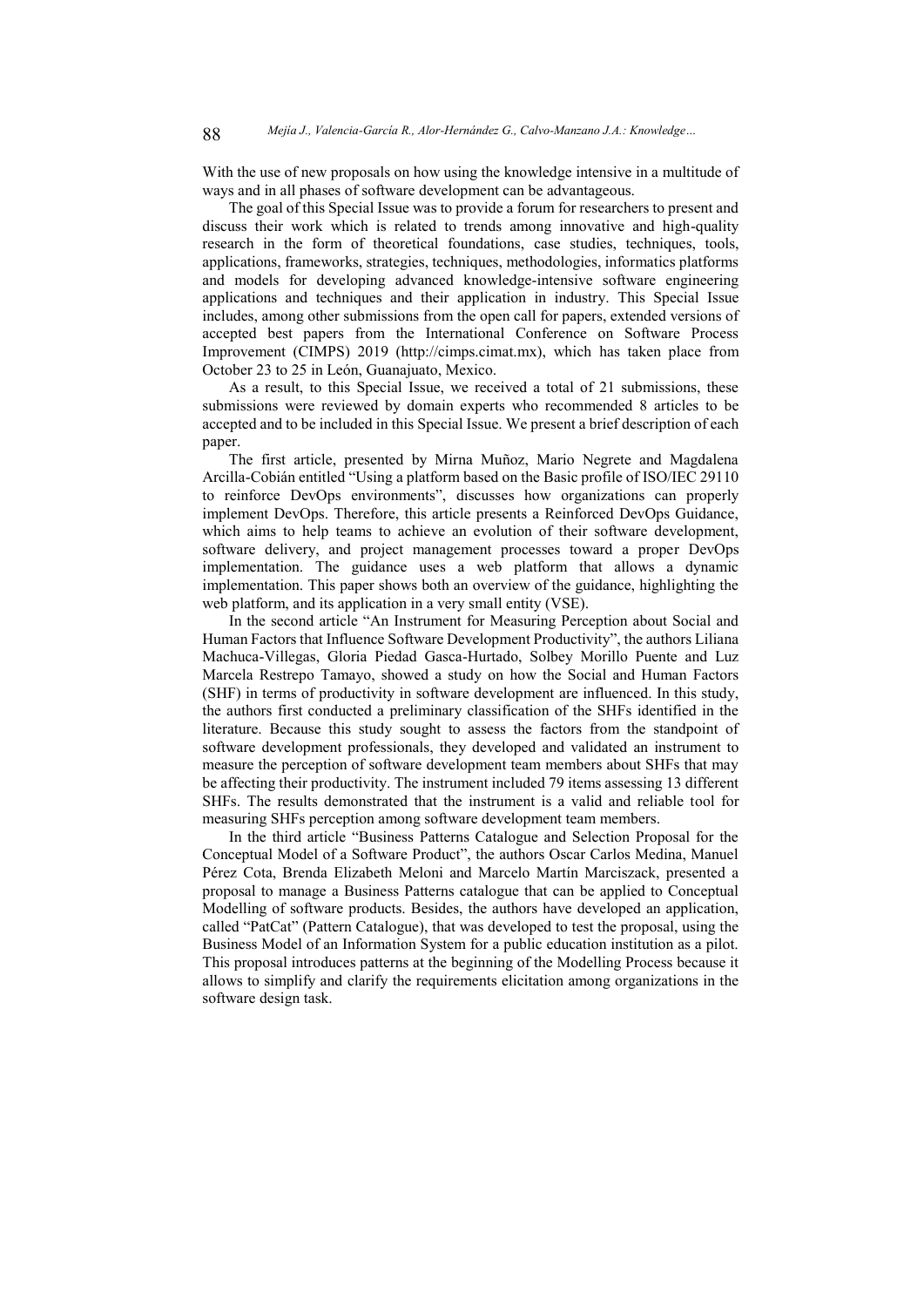In the fourth article "Videogame development training approach: A Virtual Reality and open-source perspective", the authors David Bonilla, Adriana Peña Pérez Negrón and Madeleine Contreras, presented a training strategy for videogame development projects oriented to software developers. The videogame projects require unusual developers' technical and creative skills when compared with non-game projects. The training strategy is described in terms of videogames for immersive virtual reality with open source platforms, but it can be adjusted to other technologies. This proposal links Project-Based Learning (PBL) with the SUM videogames development process, by including material, tools, and a creative perspective. This strategy was based on the teaching experience of the Computer Simulation subject of the Computer Science Engineering program for undergraduate students.

In the fifth article "K-Step Crossover Method based on Genetic Algorithm for Test Suite Prioritization in Regression Testing", the author P.K. Gupta, proposed a twophase algorithm that considers test case selection and test case prioritization technique for performing regression testing on several modules ranging from a smaller line of codes to huge line codes of procedural language. In this context, in regression testing, an earlier created test suite is used to retest the modified module of a software system. Regression Testing works in three manners; minimizing test cases, selecting test cases, and prioritizing test cases. The proposed algorithm avoids retesting the entire software because in terms of money and time it is very costly. With the obtained results, a comparison of the proposed approach is also done with the previously proposed approaches and it is observed that APCC  $\&$  APCCc values achieve higher percentage values faster in the case of the prioritized test suite in contrast to the non-prioritized test suite.

The sixth article, entitled "Communication architecture based on IoT technology to control and monitor pets feeding", presented by Yadira Quiñonez, Carmen Lizarraga, Raquel Aguayo and David Arredondo, proposed two architectures that allow communication between the electronic device and the mobile application remotely, using the GSM/GPRS communication services, and the Twitter social network. The overall aim of the authors was to establish a dogs' feeding control adequately and healthily, providing the ration of food a dog needs according to the daily energy requirements. Besides, the authors presented a nutritional assessment, it was performed considering different factors such as the size, breed, and weight of the dog to determine the daily ration of healthy and balanced food according to daily energy requirements.

In the seventh article "Toward a Knowledge-based Personalised Recommender System for Mobile App Development" presented by Bilal Abu-Salih, Hamad Alsawalqah, Basima Elshqeirat, Tomayess Issa, Pornpit Wongthongtham and Khadija Khalid Premi, the authors proposed a new recommender system framework comprising a robust set of techniques that are designed to provide mobile app developers with a specific platform where they can browse and search for personalized artifacts. In particular, the new recommender system framework comprises the following functions: (i) domain knowledge inference module; (ii) profiling and preferencing; (iii) query expansion; and (iv) recommendation and information filtration. With these functions, the main goal of the recommender system is to recommend appropriate tools, IDEs, platforms, software components and other correlated artifacts to mobile application developers.